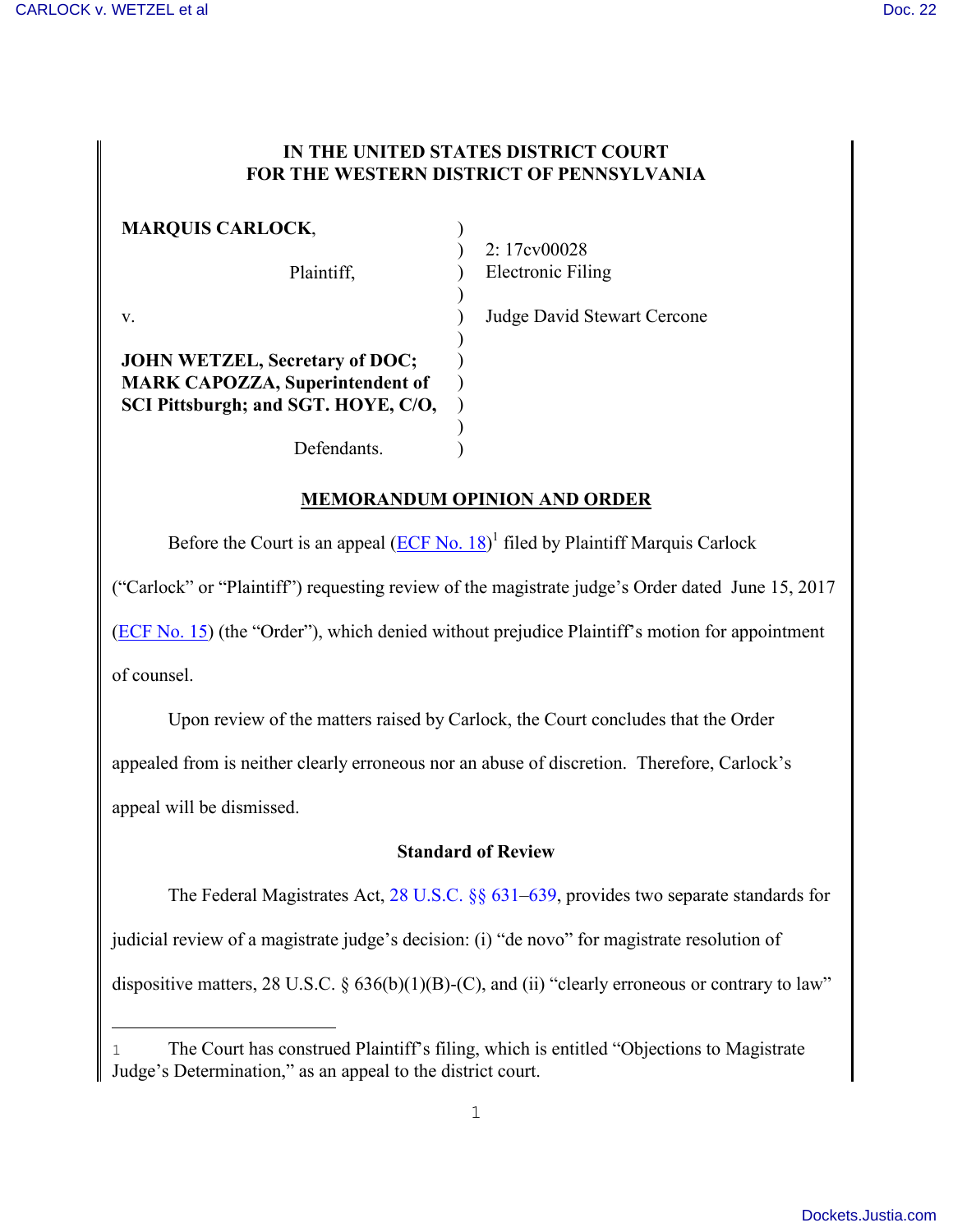for magistrate resolution of nondispositive matters. [28 U.S.C. § 636\(b\)\(1\)\(A\).](http://www.westlaw.com/Find/default.wl?rs=kmfn4.8&vr=2.0&kmvr=2.6&FindType=L&DB=1000546&DocName=28USCAS636&kmsource=da3.0) *Accord* FED. [R.](http://www.westlaw.com/Find/default.wl?rs=kmfn4.8&vr=2.0&kmvr=2.6&FindType=L&DB=1000600&DocName=USFRCPR72&kmsource=da3.0) CIV. [P. 72\(a\),](http://www.westlaw.com/Find/default.wl?rs=kmfn4.8&vr=2.0&kmvr=2.6&FindType=L&DB=1000600&DocName=USFRCPR72&kmsource=da3.0) (b); Local Civil Rule 72.1(C)(2); *see [Cipollone v. Liggett Group, Inc](http://www.westlaw.com/Find/default.wl?rs=kmfn4.8&vr=2.0&kmvr=2.6&FindType=Y&DB=0000350&serialnum=1986112888&kmsource=da3.0)*., 785 F.2d [1108, 1113 \(3d Cir. 1986\).](http://www.westlaw.com/Find/default.wl?rs=kmfn4.8&vr=2.0&kmvr=2.6&FindType=Y&DB=0000350&serialnum=1986112888&kmsource=da3.0)

The Order of June 15, 2017, was for a non-dispositive matter under [28 U.S.C. §](http://www.westlaw.com/Find/default.wl?rs=kmfn4.8&vr=2.0&kmvr=2.6&FindType=L&DB=1000546&DocName=28USCAS636&kmsource=da3.0)   $636(b)(1)(A)$  and, thus, will not be disturbed unless it is found to be clearly erroneous or contrary to law. A finding is clearly erroneous "when although there is evidence to support it, the reviewing court on the entire evidence is left with the definite and firm conviction that a mistake has been committed." *[Anderson v. City of Bessemer City, N.C.](http://www.westlaw.com/Find/default.wl?rs=kmfn4.8&vr=2.0&kmvr=2.6&FindType=Y&DB=0000780&serialnum=1985114055&kmsource=da3.0)*, 470 U.S. 564, 573 (1985) (citing *[United States v. United States Gypsum Co.,](http://www.westlaw.com/Find/default.wl?rs=kmfn4.8&vr=2.0&kmvr=2.6&FindType=Y&DB=0000780&serialnum=1948119024&kmsource=da3.0)* 333 U.S. 364 (1948)).

#### **Discussion**

Upon review of the record in this matter, the Court finds that the decision of the magistrate judge to deny without prejudice Plaintiff's request for appointment of counsel was neither clearly erroneous nor contrary to law.

As the magistrate judge explained, the Court has authority "to request an attorney to represent any person unable to afford counsel." [28 U.S.C. § 1915\(e\)\(1\)](http://www.westlaw.com/Find/default.wl?rs=kmfn4.8&vr=2.0&kmvr=2.6&FindType=L&DB=1000546&DocName=28USCAS1915&kmsource=da3.0) (emphasis added). In *Tabron v. Grace*, the United States Court of Appeals for the Third Circuit announced the factors that are to be considered by a district court in deciding whether to exercise its discretion and seek counsel for an indigent litigant in a civil case. [6 F.3d 147, 153 \(3d Cir. 1993\),](http://www.westlaw.com/Find/default.wl?rs=kmfn4.8&vr=2.0&kmvr=2.6&FindType=Y&DB=0000506&serialnum=1993191107&kmsource=da3.0) *cert. denied,* [510](http://www.westlaw.com/Find/default.wl?rs=kmfn4.8&vr=2.0&kmvr=2.6&FindType=Y&DB=0000780&serialnum=1994040843&kmsource=da3.0)  [U.S. 1196 \(1994\).](http://www.westlaw.com/Find/default.wl?rs=kmfn4.8&vr=2.0&kmvr=2.6&FindType=Y&DB=0000780&serialnum=1994040843&kmsource=da3.0) Following *Tabron,* the first consideration by a district court should be whether the plaintiff's claim has "some merit in fact and law." *[Parham v. Johnson](http://www.westlaw.com/Find/default.wl?rs=kmfn4.8&vr=2.0&kmvr=2.6&FindType=Y&DB=0000506&serialnum=1997191000&kmsource=da3.0)*, 126 F.3d 454, [457 \(3d Cir.1997\)](http://www.westlaw.com/Find/default.wl?rs=kmfn4.8&vr=2.0&kmvr=2.6&FindType=Y&DB=0000506&serialnum=1997191000&kmsource=da3.0) (citing *Tabron,* [6 F.3d at 157\)](http://www.westlaw.com/Find/default.wl?rs=kmfn4.8&vr=2.0&kmvr=2.6&FindType=Y&DB=0000506&serialnum=1993191107&kmsource=da3.0).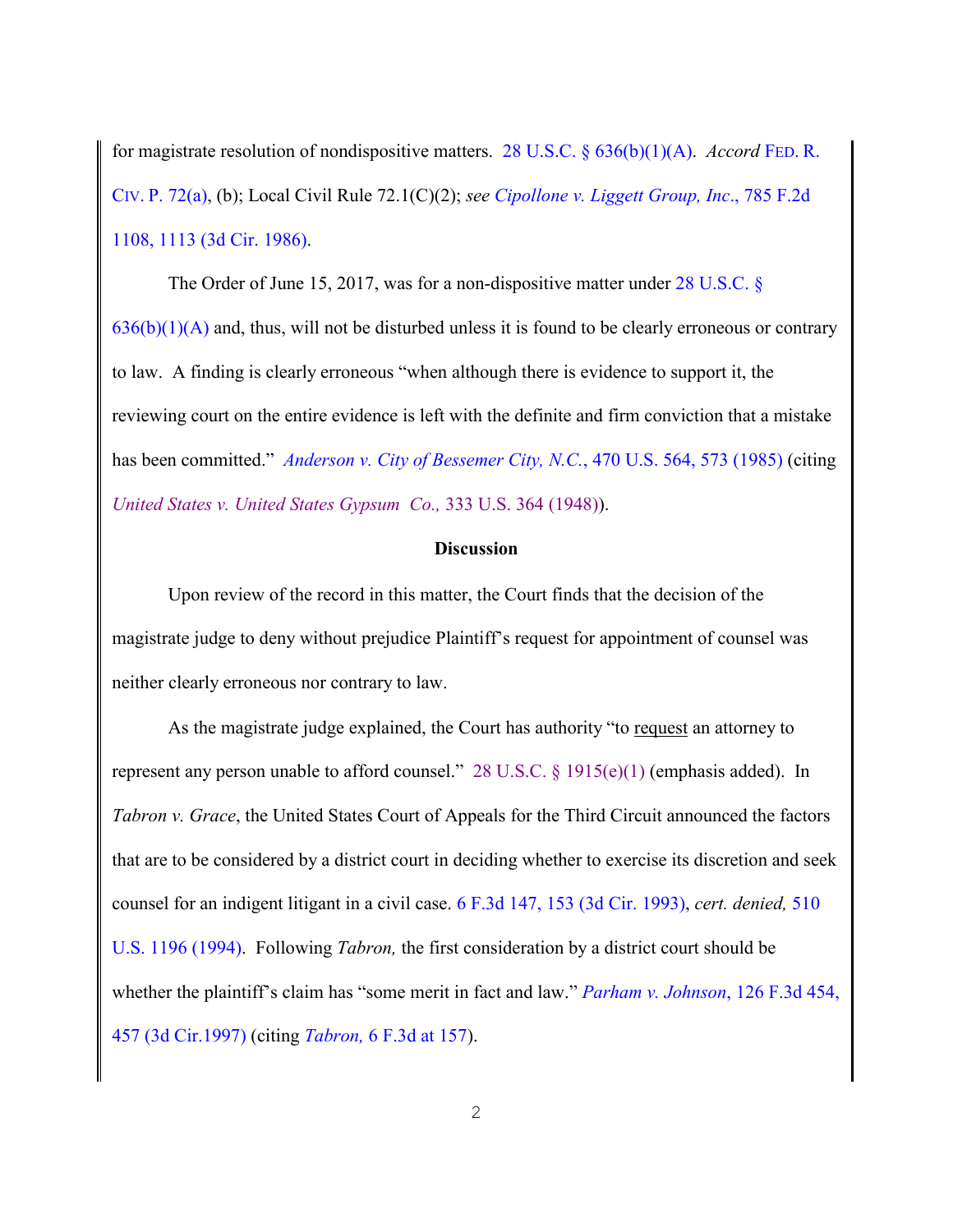The Court notes that this case is in its early stage, as Defendants only recently have filed a responsive pleading. Given the early stage of the litigation, the Court agrees with the magistrate judge that, while the case may ultimately present complex credibility determinations, at the present stage it is too early to make any assessment regarding the same.

As a pro se litigant, Plaintiff will have the benefit of *[Haines v. Kerner](http://www.westlaw.com/Find/default.wl?rs=kmfn4.8&vr=2.0&kmvr=2.6&FindType=Y&DB=0000780&serialnum=1972127052&kmsource=da3.0)*, 404 U.S. 519 [\(1972\)](http://www.westlaw.com/Find/default.wl?rs=kmfn4.8&vr=2.0&kmvr=2.6&FindType=Y&DB=0000780&serialnum=1972127052&kmsource=da3.0) and its progeny, which provides that courts must liberally construe pro se pleadings. Considering the severe shortage of attorneys with experience and knowledge in this area of the law, who are also willing to take these cases pro bono, it does not appear at this point in the litigation that this case merits a request by this Court for counsel to represent him pursuant to [28](http://www.westlaw.com/Find/default.wl?rs=kmfn4.8&vr=2.0&kmvr=2.6&FindType=L&DB=1000546&DocName=28USCAS1915&kmsource=da3.0)  [U.S.C. § 1915\(e\).](http://www.westlaw.com/Find/default.wl?rs=kmfn4.8&vr=2.0&kmvr=2.6&FindType=L&DB=1000546&DocName=28USCAS1915&kmsource=da3.0) Additionally, Plaintiff has made no showing that he has made any attempt to retain counsel himself. Furthermore, this Court notes that Local Civil Rule 10.C indicates that "[a]bsent special circumstances, no motions for the appointment of counsel will be granted until after dispositive motions have been resolved." Should the case survive any dispositive motions and advance to the point where it is ready to proceed to trial, the Court will reconsider this request.

For all these reasons, the Court finds that Plaintiff has not shown that the magistrate